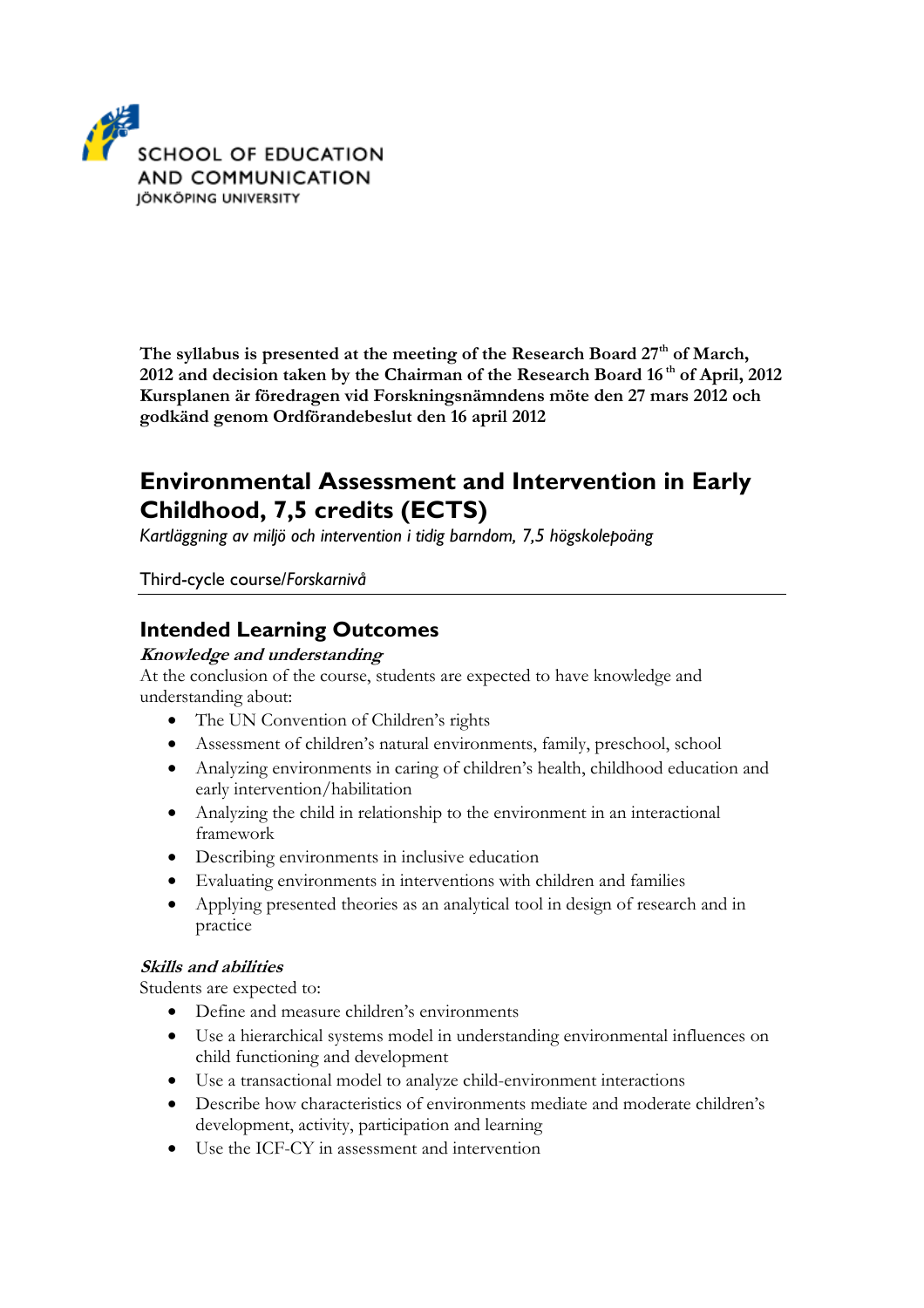#### **Contents**

The course focuses on:

Modeling child-environment interactions:

Children's rights to facilitating environments Systems theory and developmental science Bronfenbrenner's systems model Biopsychosocial model Transactional model

Defining and measuring children's environments: Definitions of environments Child influence on the environment Environmental factors mediating and moderating children's learning and development Cultural influences and environments Classifying environments ICF-CY Methods and tools in measuring environments

Influences of environments:

Environments in caring of children's health Environments in preschool and schools, with a special focus on inclusion Use of environments in intervention Characteristics of environments mediating children's development How environments can limit/restrict "universal activities" of children in need of special support?

# **Type of instruction**

The course involves pre-course work, intensive studies and post-course work. Pre-course work consists each student's description of environments for young children in their country/culture and the PingPong communication system is used. The intensive studies take place in a two-and a half week study period with lectures and seminars on campus. The last meeting is a full day session is devoted to presentations and discussions of course papers. It takes the form of a presentation of the preliminary paper. Post-course work consists of finalization of course papers that are graded by professors in the course.

### **Prerequisites**

The course is open for doctoral students within the social sciences and humanities. The course is offered in English. Students should be proficient in writing course papers in English.

### **Examination and grades**

The course requirements are participation in the lectures and seminars, and approved assignments and a course paper with joint preparation with partners from different countries. The course paper should be in the form of an article, a conference paper or similar and be based on the course content. It also has to be related to the dissertation topic of the student, and demonstrate that the learning outcomes have been achieved. The examination is individual. Each student writes a course paper delivered on time. The grades used are pass or fail.